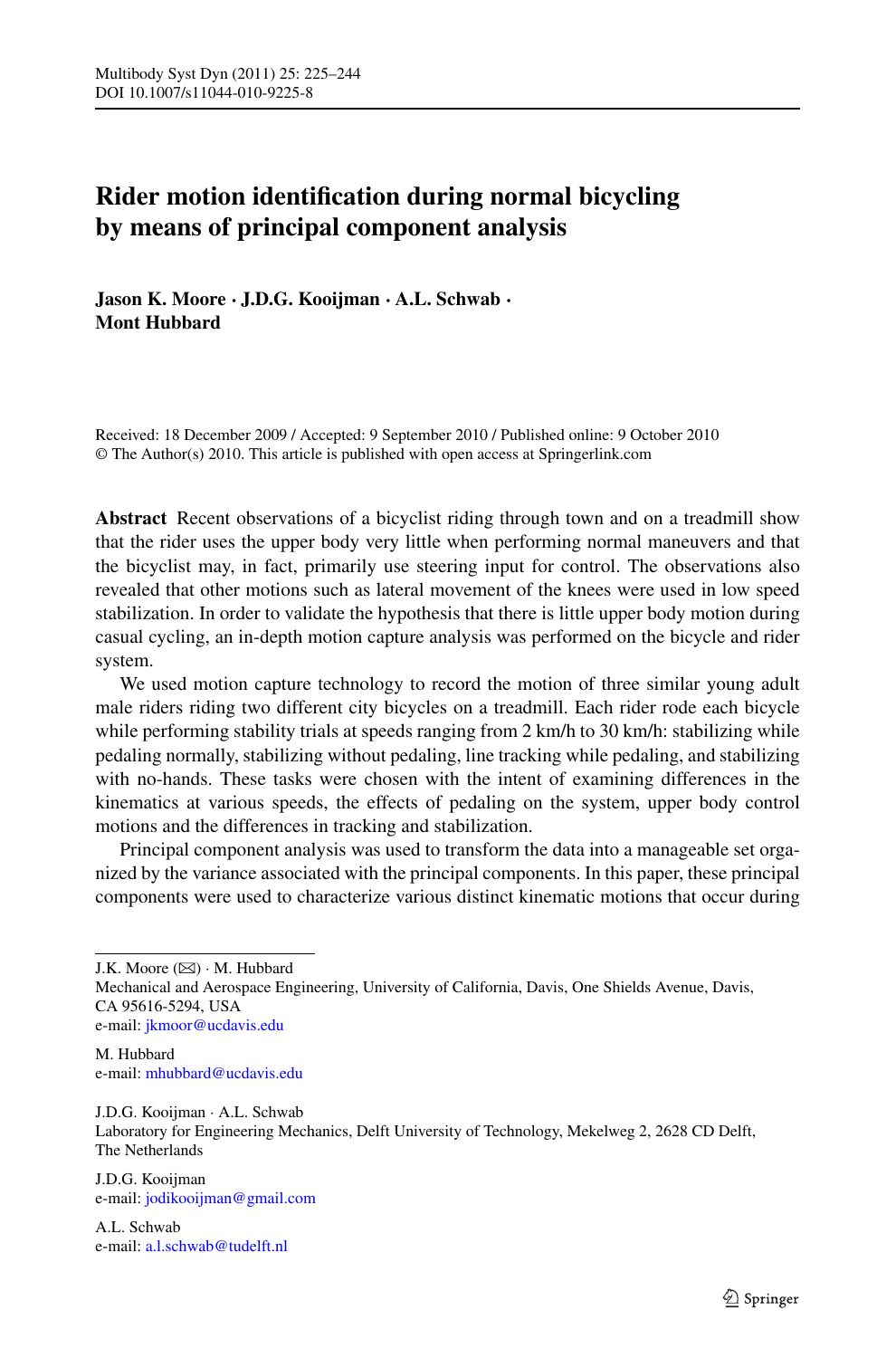stabilization with and without pedaling. These motions were grouped on the basis of correlation and conclusions were drawn about which motions are candidates for stabilizationrelated control actions.

**Keywords** Bicycle · Principal component analysis · Motion capture · Human control

## **1 Introduction**

Much progress has been made in understanding the rigid body dynamics of an uncontrolled bicycle [[1](#page-18-0), [2](#page-18-1)] and various control schemes have been explored for tracking purposes [[3–](#page-18-2)[5](#page-19-0)], but little is understood about how a bicyclist stabilizes a bicycle during normal riding. A bicycle and rider system is unique among vehicles in that the rider is 80 to 90% of the total mass of the system, the system is laterally unstable, and the rider is flexibly coupled to the bicycle in such a way that many body motions can be used as control inputs. Previous research into realistic bicycle control has focused on both steering and rider lean as control inputs, but there has been no experimental verification of which motions a rider actually uses for control. Recent observations of a bicyclist riding through town and on a treadmill [\[6](#page-19-1)] show that the rider moves the upper body very little when performing normal maneuvers and that the bicyclist may, in fact, primarily use steering input for control. This corresponds well with the fact that control by leaning requires high gains compared to the gains required for steering when employing an optimal control strategy on a model [\[3–](#page-18-2)[5](#page-19-0)]. The observations also revealed that the rider may use other control inputs such as drastic knee movements at low speeds. These conclusions were drawn by visually reviewing video data, so a more rigorous objective method of characterizing the dominant movements of the bicyclist while stabilizing a bicycle was needed. In order to validate the hypothesis that there is little upper body motion during normal cycling, motion capture techniques were used on the bicycle and rider system with the intent to employ principal component analysis to identify the major motion patterns.

Principal component analysis has successfully been used with data collected from motion capture techniques to identify the dominant modes of motion of a person walking on a treadmill [[7](#page-19-2)] and to characterize different types of walking. We use similar methods for steady, normal bicycle riding on a treadmill. Cyclic motions, such as pedaling, are easily identified and separated from the other less cyclic control actions. Identifying the patterns of movement gives insight into which body movements are primarily used and are candidates for control inputs. This will be valuable for our overall research goals that include the design of a realistic biomechanical-based control system of a bicycle rider, among other things.

#### **2 Experiments**

To test our hypotheses, three riders performed a set of stability tasks in a controlled environment while the motion of the bicycle and rider were collected with a motion capture system. The tasks were performed on a  $3 \times 5$  meter treadmill Fig. [1](#page-2-0) capable of belt speeds up to 35 km/h. The treadmill was chosen because the envelope of space was suitable for the motion capture system and it eliminated any disturbances such as wind, rough ground, and obstacles. We chose three male riders of similar age [31, 23, 26 years], build [height  $(1.76, 1.84, 1.83 \text{ m})$  and mass  $(72, 74, 72 \text{ kg})$ . We also used two different Dutch bicycles: a 2008 Batavus Browser with a 3 speed hub and a 2008 Batavus Stratos Deluxe with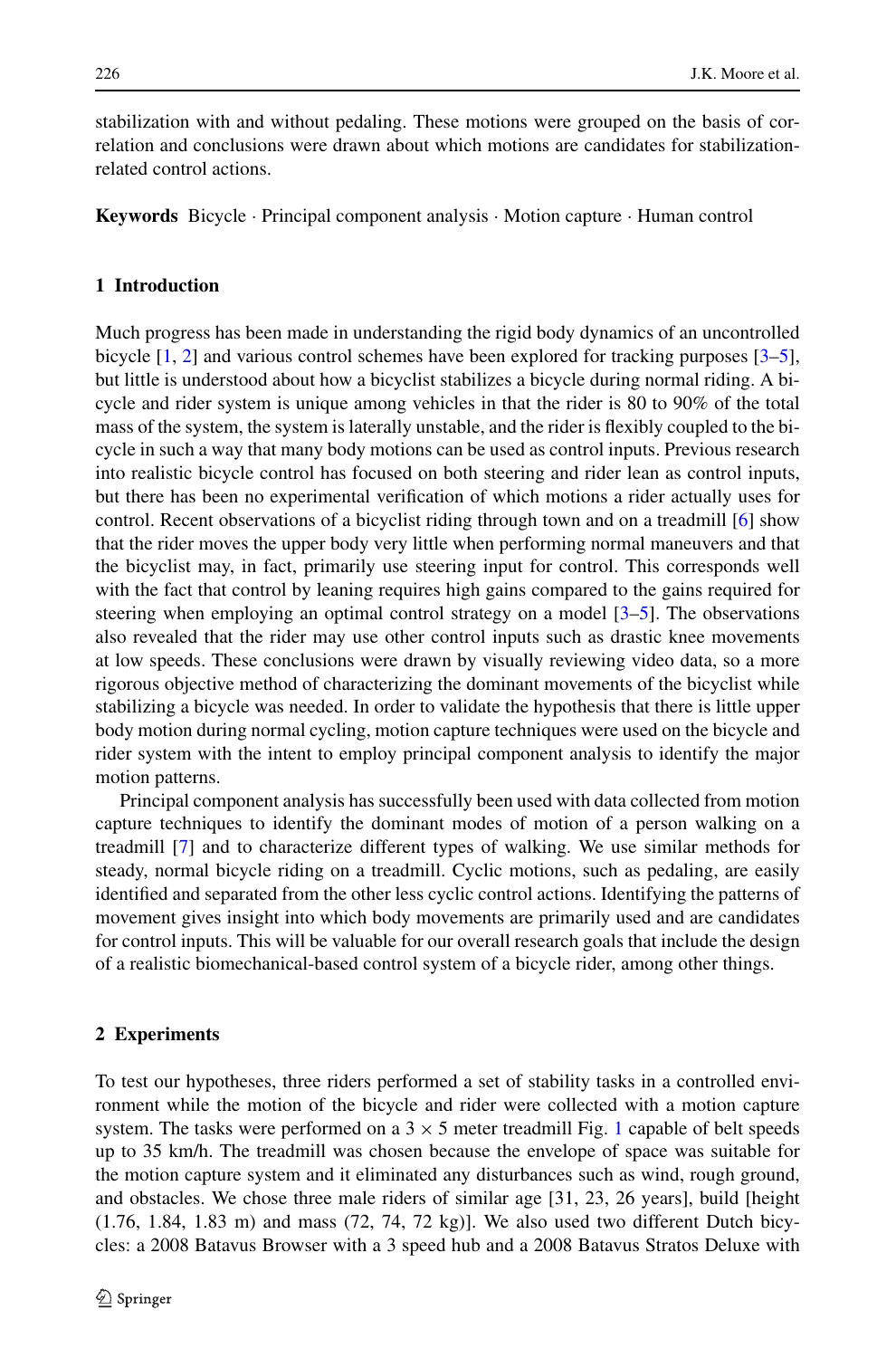<span id="page-2-0"></span>

**Fig. 1** The  $3 \times 5$  m treadmill at the Vrije Universiteit Amsterdam

a 7 speed hub. The Browser is described by the manufacturer as "stable" and the Stratos Deluxe as "nervous."

We made use of the Optotrak Certus Motion Capture System [\[8\]](#page-19-3) to record the motion of the bicycle and rider during the stability tasks. The system is based on active infrared emitting markers that are placed on the moving bodies and connected to a central control unit. Each marker emits a sequential infrared signal and the infrared pulses are captured by camera modules each containing three cameras. The accuracy of the three dimensional measurements is  $\pm 0.15$  mm [[8\]](#page-19-3). The system has no hardware-based noise reduction. Wiring harnesses were built for both the rider and the bicycles to facilitate easy bicycle and rider exchange Fig. [2.](#page-3-0)

The marker coordinates were measured with respect to an inertial frame, **M**, where the plane normal to  $\hat{\mathbf{m}}_3$  is coplanar with the treadmill surface and  $\hat{\mathbf{m}}_3$  is directed upward. We collected the three dimensional locations of 31 markers, 11 of which were located on the bicycle and 20 mapped the rider Fig. [3.](#page-4-0)

The markers were placed on the bicycle so that we could easily extract the rigid body motion (i.e., body orientations and locations) of the bicycle frame and fork. Four markers were attached to the fork and seven markers were attached to the rear frame. A marker was attached on the right and left sides of the center of each wheel, the seat stays, the ends of the handlebars, and the head tube. A single marker was also attached to the back of the seat post.

We recorded the locations of 20 points on the rider Fig. [3:](#page-4-0) left and right sides of the helmet near the temple, back of the helmet, shoulders (greater tuberosity of the humerus), elbows (lateral epicondyle of the humerus), wrists (pisiform of the carpus), between the shoulder blades on the spine (T6 of the thoracic vertebrae), the tail bone (coccyx), midpoint on the spine between the coccyx and shoulder blades (L1 on the lumbar vertebrae), hips (greater trochanter of the femur), knees (lateral epicondyle of the femur), ankles (lateral malleolus of the fibula) and feet (proximal metatarsal joint). The body markers were not necessarily placed such that a complete rigid body model could easily be fit to the data. This was done to save setup and processing time because we only wanted a stick figure representation of the rider that allowed us to visually observe the dominant motions of the rider.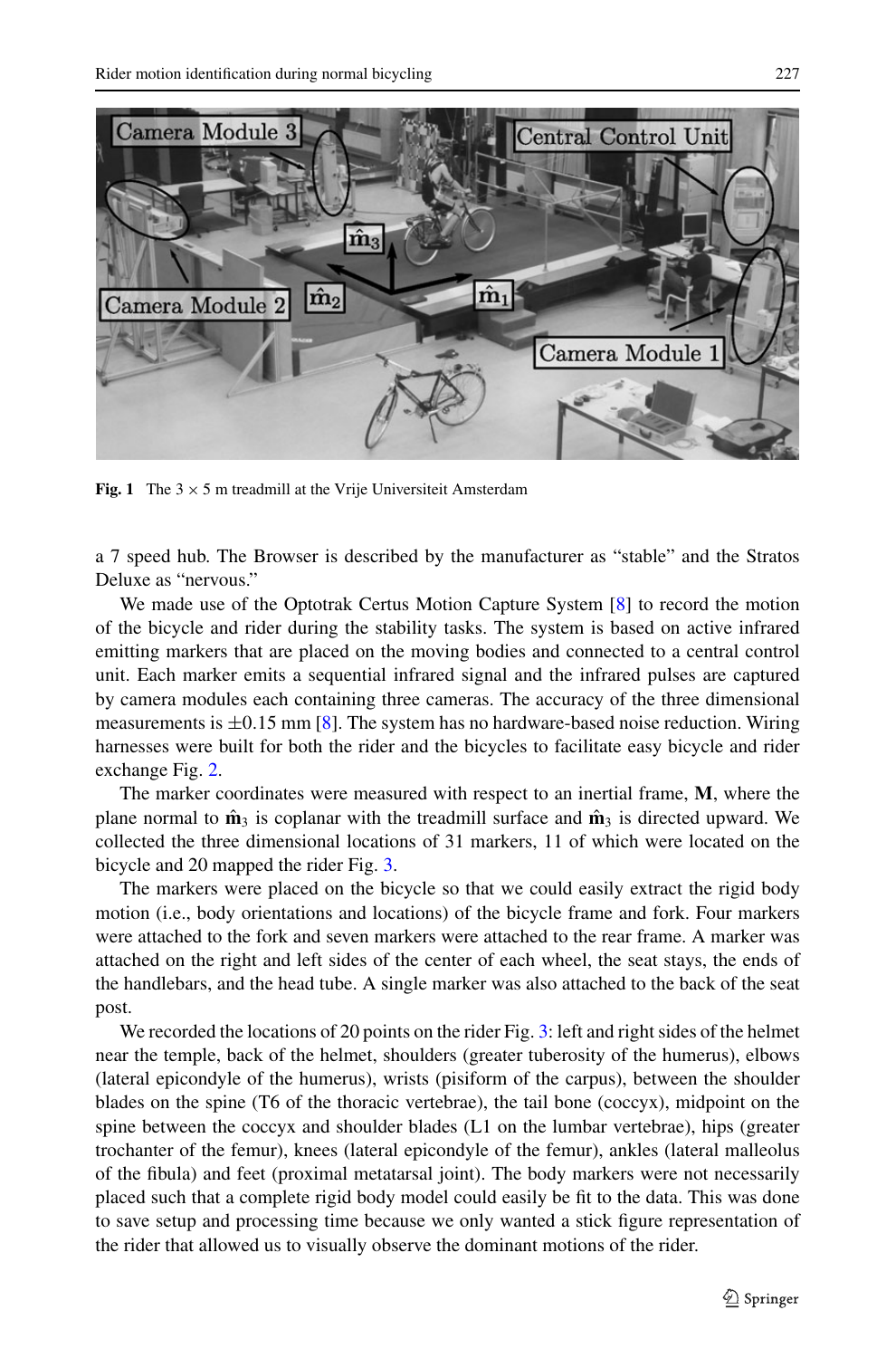

**Fig. 2** (**a**) Rider 1 and the Batavus Stratos Deluxe with marker positions. (**b**) Body marker positions visible from the rear

<span id="page-3-0"></span>The stability tasks were designed such that the rider would ride at a constant speed within the range of 2 to 30 km/h. The bicyclists were told to maintain an upright straight-ahead course on the treadmill and to look into the distance, with exception of the line tracking task. The bicyclists were instructed to bicycle comfortably at the designated speed and data recording was started at random. In all cases, the subject rode at the set speed until comfortable, then data was taken for 60 seconds at a 100 hertz sampling rate. Each task was performed on both bicycles with each rider. The following list describes the various tasks:

- Normal pedaling The subject was instructed to simply stabilize the bicycle while pedaling and keep the heading in approximately the forward direction. The speed started at 5 km/h and increased in 5 km/h increments up to 30 km/h. The speeds were then decreased in the same fashion to 5 km/h. From then on the speed was decreased in 1 km/h increments until the subject was not able to stabilize the bicycle any longer. Therefore, there were two sets of data for each speed and each bicycle except speeds below 5 km/h. Several additional runs were also performed with the rider pedaling using a different gear, and thus a different cadence.
- Without pedaling This was the same as the normal pedaling task except that a string was attached to the head tube of the bicycle such that the bicycle was fixed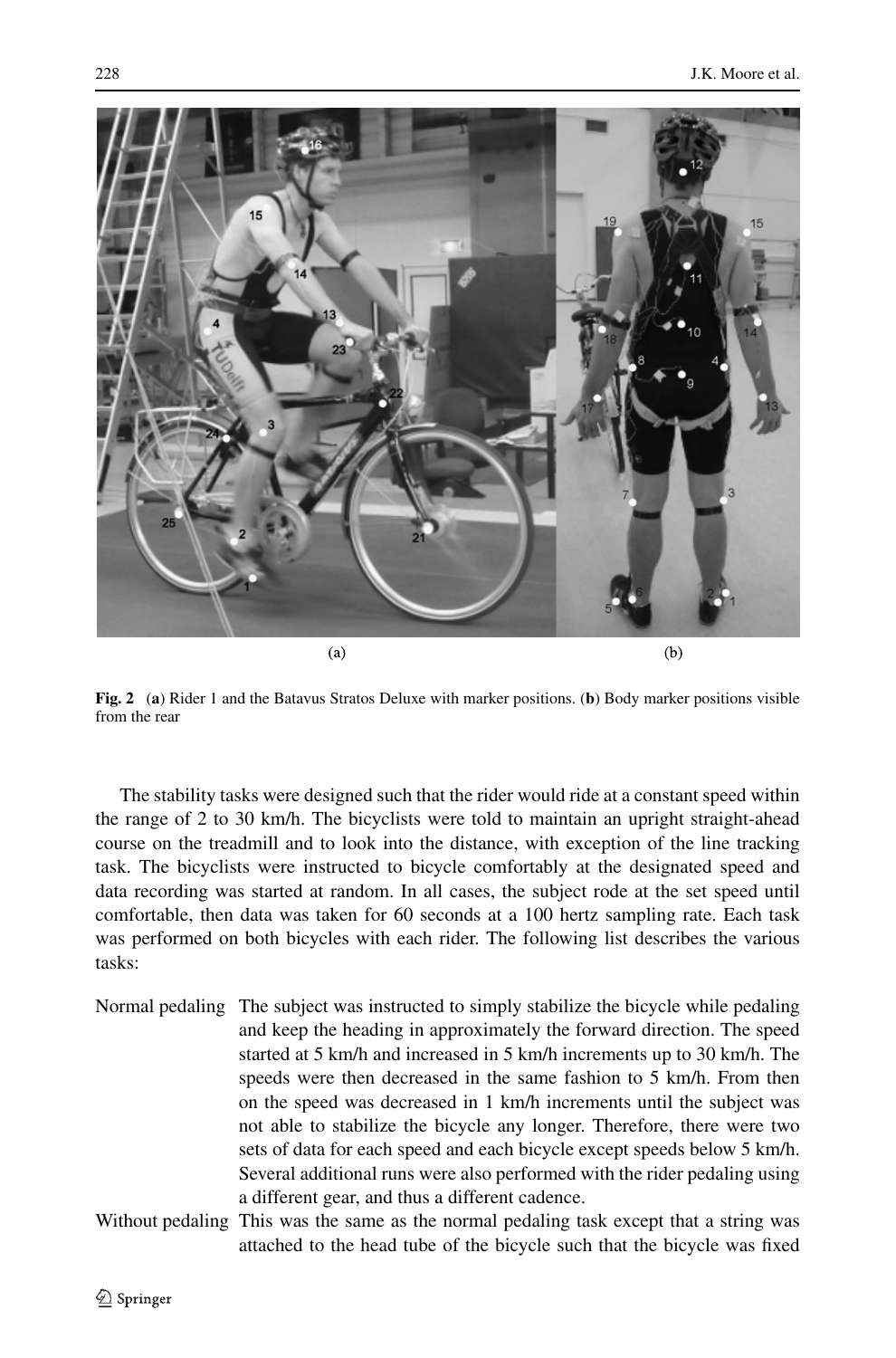<span id="page-4-0"></span>

longitudinally relative to the treadmill and no pedaling was required. The rider kept the feet in the same position throughout the task.

- No-hands The riders stabilized the bicycle without using steering for control. They were instructed to keep their hands on their hips while bicycling. The rider started at 30 km/h and decreased in 5 km/h increments through 20 km/h and thereafter the speeds were decreased in 1 or 2 km/h increments until the rider was not able to comfortably stabilize the bicycle.
- Line tracking This was the same as normal pedaling except that the rider was instructed to track a line on the treadmill surface with the front wheel. A smaller subset of speeds was performed.

These tasks were designed with the intent to answer several questions:

- 1. What upper body motions are used while bicycling?
- 2. How does the system motion change with respect to changes in forward speed?
- 3. How does pedaling influence the control actions?
- 4. Can the open loop rigid body dynamics be detected in the controlled state?
- 5. What does the rider do differently to control the bicycle when riding no-hands?
- 6. Do different bicyclists perform similar motions while performing the same task?
- 7. Is there a difference in motion when stabilizing and trying to track a line?

Since there is no room to address all of these questions in this paper, we focus on a single rider on the Browser bicycle and two of the tasks: normal pedaling and without pedaling. We were able to draw some conclusions on questions 1 through 4 with this smaller data set.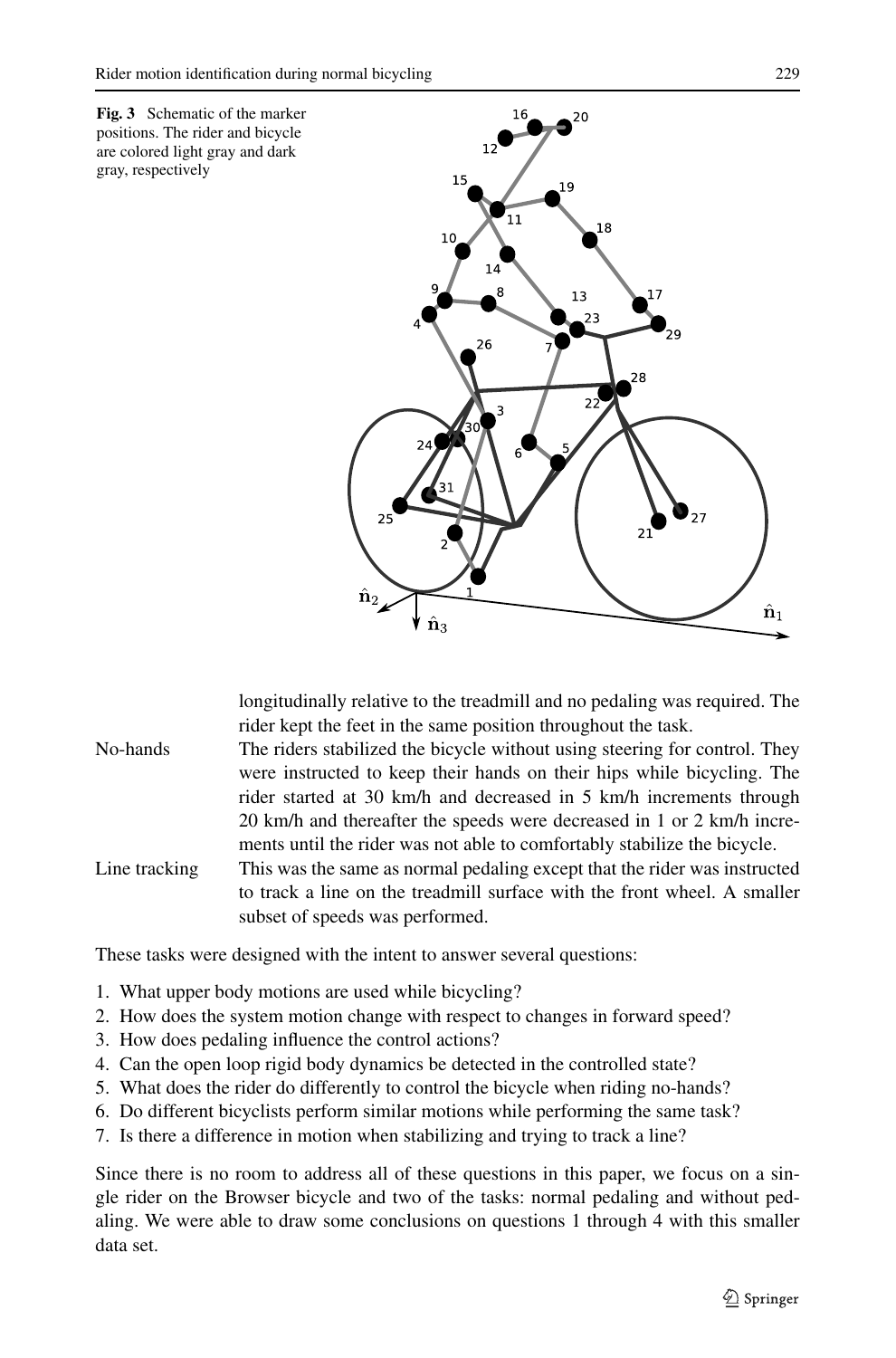<span id="page-5-0"></span>



# **3 Open loop rigid body dynamics**

One question we have is whether or not the eigenfrequencies of the weave motion for the uncontrolled system can be detected in the results from the stabilization tasks. In order to predict the uncontrolled (open loop) eigenvalues of the rigid rider system, the basic geometry, mass, center of gravity locations, and moments of inertia of the bicycle were measured. Also, the riders were measured and weighed such that the body segment geometry, mass, center of gravity locations, and moments of inertia could be estimated. The physical parameter estimation methods are described in [\[9\]](#page-19-4). This data was used to calculate eigenvalues and eigenvectors of the uncontrolled open loop system Fig. [4.](#page-5-0)

# **4 Data processing**

## 4.1 Missing markers

The Optotrak Certus Motion Capture System [\[8](#page-19-3)] is based on the cameras' ability to detect the infrared light from the sensors so there are occasional gaps in the coordinate data due to the markers going out of view. We attempted to minimize this by careful marker and camera placement but were not able to totally eliminate the error. Any missing markers on the bicycle were reconstructed using the assumption that the bicycle is a rigid body. We had more than three markers on both the frame and fork, so if one marker location was not detected we used the relative location of the remaining markers to reconstruct the missing marker. The gaps in the data of the markers on the human were repaired by fitting a cubic spline through the data. The spline estimated the marker coordinates during the gaps. We only used the splined data if the gaps were less than 10 time steps, or 0.1 sec; otherwise the trials were discarded.

# 4.2 Relative motion

We were interested in the analysis of three different marker combinations: the bicycle alone, the rider relative to the bicycle and the bicycle and rider together. The motion of the bicycle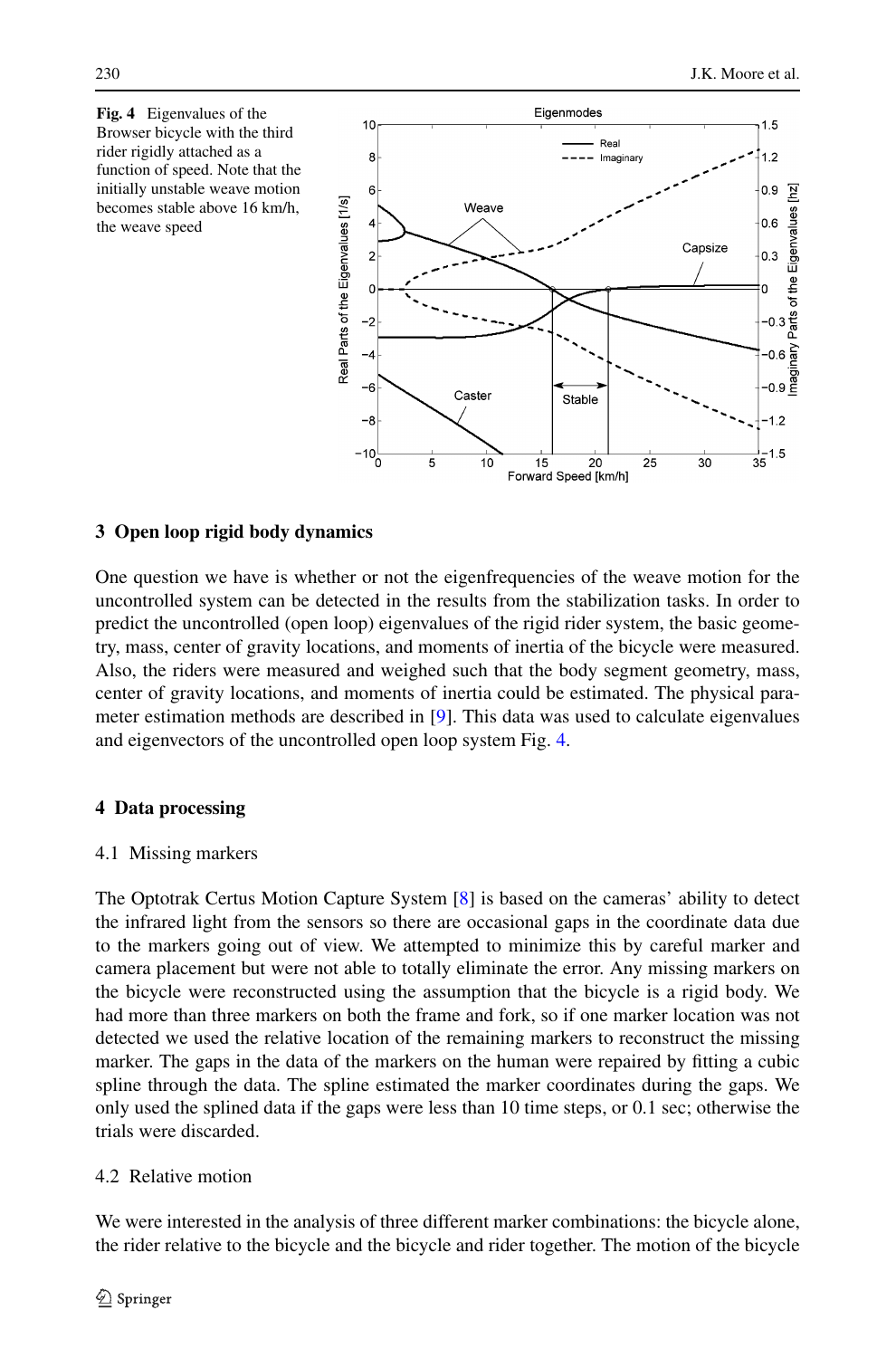

<span id="page-6-1"></span>**Fig. 5** Diagram of the bicycle's inertial frame **N**, rear frame **B**, front frame **E** and configuration variables

and the bicycle-rider were calculated with reference to the  $N$  inertial frame<sup>[1](#page-6-0)</sup> and the motion of the rider was calculated with respect to the rear frame of the bicycle **B** Fig. [5](#page-6-1). These three marker combinations allowed us to differentiate more easily between rider specific and bicycle specific motions. Furthermore, six of the variables that describe the configuration of the bicycle in time were calculated to give insight into the rigid body dynamics. The configuration variables  $q_1$  and  $q_2$  locate the contact point of the rear wheel of the bicycle. The **B** frame captures the yaw  $(q_3)$  and roll  $(q_4)$  motions of the bicycle frame, the **D** frame is an intermediate frame that differs from **B** only by the bike's headtube angle  $(\lambda)$ , and the **E** frame captures the steering angle  $(q<sub>7</sub>)$  of the bicycle fork relative to the bicycle frame. The pitch of the bicycle frame  $(q_6)$  is assumed to be zero. Details of these calculations are shown in [Appendix.](#page-17-0)

### 4.3 Principal component analysis

<span id="page-6-0"></span>We used Principal Component Analysis, PCA, [[10](#page-19-5)] to extract and characterize the dominant motions of the system. Calculating the principal components effectively transforms the space of the data to a space that maximizes the variance of the data. The typical advantage of PCA is that the dimension of the system can be reduced and still retain enough information to adequately describe the system. We are primarily interested in the way that PCA is able to extract linear components and rank them in order of variance from the mean position. If we assume that the components with the largest kinematic variance are motions that are the dominant motions used for control and propulsion (which in general is not necessarily true for dynamical systems) the comparison of these components for different riding conditions can give insight into what motions may be important for developing a biomechanical control model of the bicyclist.

<sup>&</sup>lt;sup>1</sup>The **N** frame is used instead of the **M** frame to comply with the vehicle coordinate standards used in [[1\]](#page-18-0). See [Appendix](#page-17-0) for the derivation.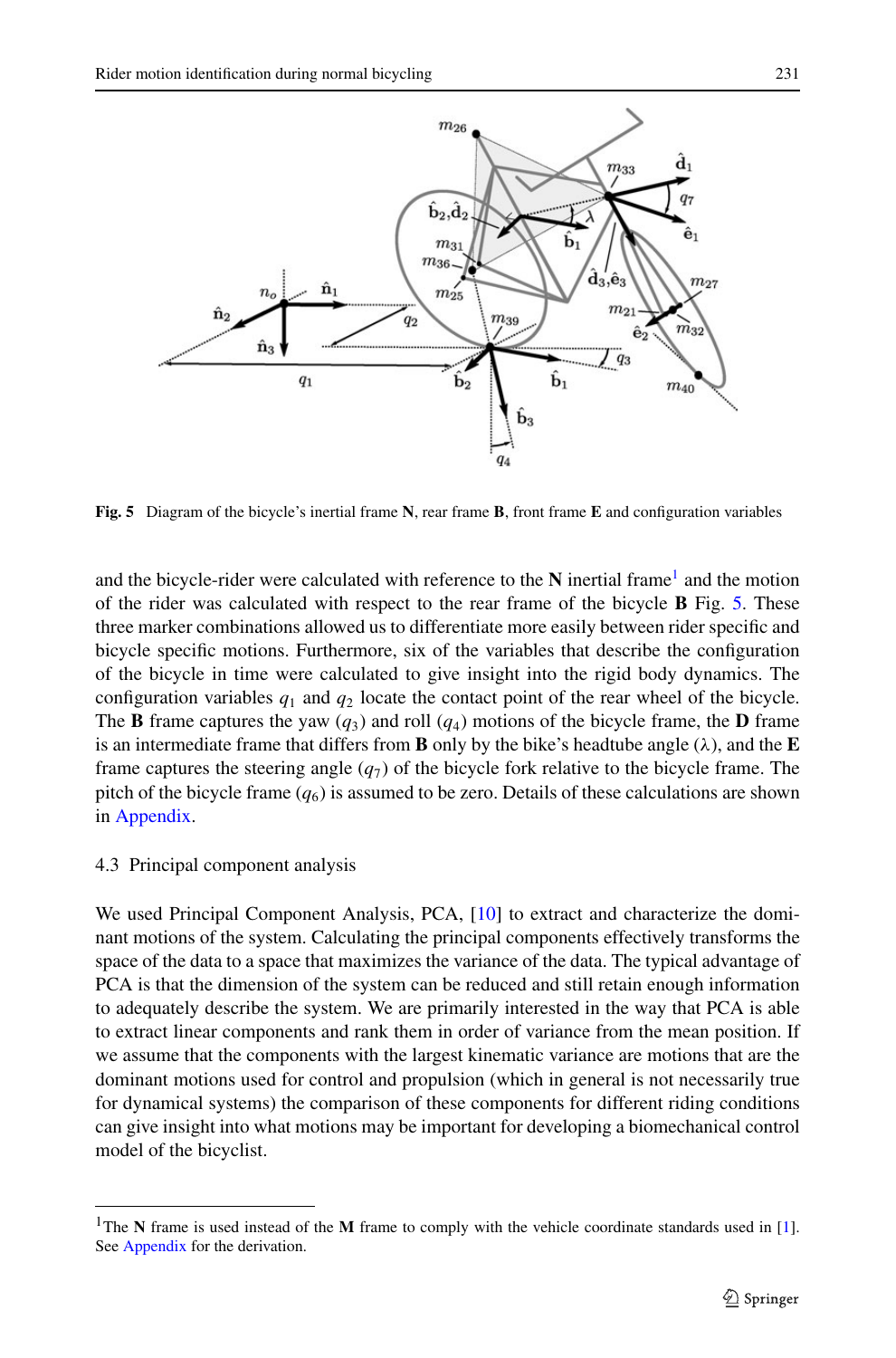The repaired data from the motion capture measurements contained the *x*, *y*, and *z* coordinates of each marker 1 through *l* at each time step  $j = 1, 2, \ldots, n$ . Each marker has three coordinates so there are a total of  $m = 3l$  coordinates  $i = 1, 2, \ldots, m$ . The coordinates at each time step can be collected in vector  $\mathbf{p}_i$ .

$$
\mathbf{p}_j^T = [x_{1j} \quad \cdots \quad x_{lj} \quad y_{1j} \quad \cdots \quad y_{lj} \quad z_{1j} \quad \cdots \quad z_{lj}] = [p_{1j} \quad p_{2j} \quad \cdots \quad p_{mj}]
$$

We can organize these coordinate vectors into a matrix, **P**, where the rows, *i*, map a single coordinate of a marker through *n* time steps.

$$
\mathbf{P} = \left[ \begin{array}{cccc} | & | & | & | \\ \mathbf{p}_1 & \mathbf{p}_2 & \cdots & \mathbf{p}_j & \cdots & \mathbf{p}_n \\ | & | & | & | & | \end{array} \right]
$$

The principal components were calculated for the three marker combinations as described earlier where  $n = 60 \times 100 = 6000$  time steps. The number of rows of **P** were  $(m = 3 \times 31 = 93)$ ,  $(m = 3 \times 11 = 33)$  and  $(m = 3 \times 20 = 60)$  for the bicycle-rider, the bicycle alone and the rider alone, respectively.

One method of determining the principal components is to calculate the eigenvectors of the covariance matrix of the mean-subtracted data. We begin by calculating the mean **u** ([1](#page-7-0)) of the rows of **P** and subtracting it from each column of **P** to form the mean-subtracted data matrix  $P(2)$  $P(2)$ .

<span id="page-7-1"></span><span id="page-7-0"></span>
$$
\mathbf{u} = \frac{1}{n} \sum_{j=1}^{n} \mathbf{p}_{j}
$$
 (1)

A vector of ones

 $\mathbf{h}^T = [h_1 \quad h_2 \quad \cdots \quad h_j \quad \cdots \quad h_n]$  where  $h_j = 1$  for all *j* 

allows us to subtract **u** from each column of **P**,

<span id="page-7-2"></span>
$$
\bar{\mathbf{P}} = \mathbf{P} - \mathbf{u}\mathbf{h}^T \tag{2}
$$

The covariance matrix  $C$  of  $\bar{P}$  can then be calculated with ([3](#page-7-2)).

<span id="page-7-3"></span>
$$
\mathbf{C} = \frac{1}{n-1} \bar{\mathbf{P}} \bar{\mathbf{P}}^T
$$
 (3)

Calculating the eigenvectors  $\mathbf{v}_i$  and eigenvalues  $\lambda_i$  of the covariance matrix effectively transforms the space to one where the variances are maximized and the covariances are zero. The eigenvectors are the principal components of the data set and the corresponding eigenvalues represent the variance of each principal component. The eigenvectors are ordered by decreasing eigenvalue where  $\mathbf{v}_1$  is the eigenvector corresponding to the largest eigenvalue. The eigenvalues and eigenvectors are calculated by finding the independent solutions to [\(4](#page-7-3)).

<span id="page-7-4"></span>
$$
Cv_i = \lambda_i v_i \tag{4}
$$

Each time step can now be represented as a linear combination of the principal components.

$$
\mathbf{p}_j = \mathbf{u} + a_{1j}\mathbf{v}_1 + a_{2j}\mathbf{v}_2 + \dots + a_{mj}\mathbf{v}_m
$$
 (5)

 $\mathcal{D}$  Springer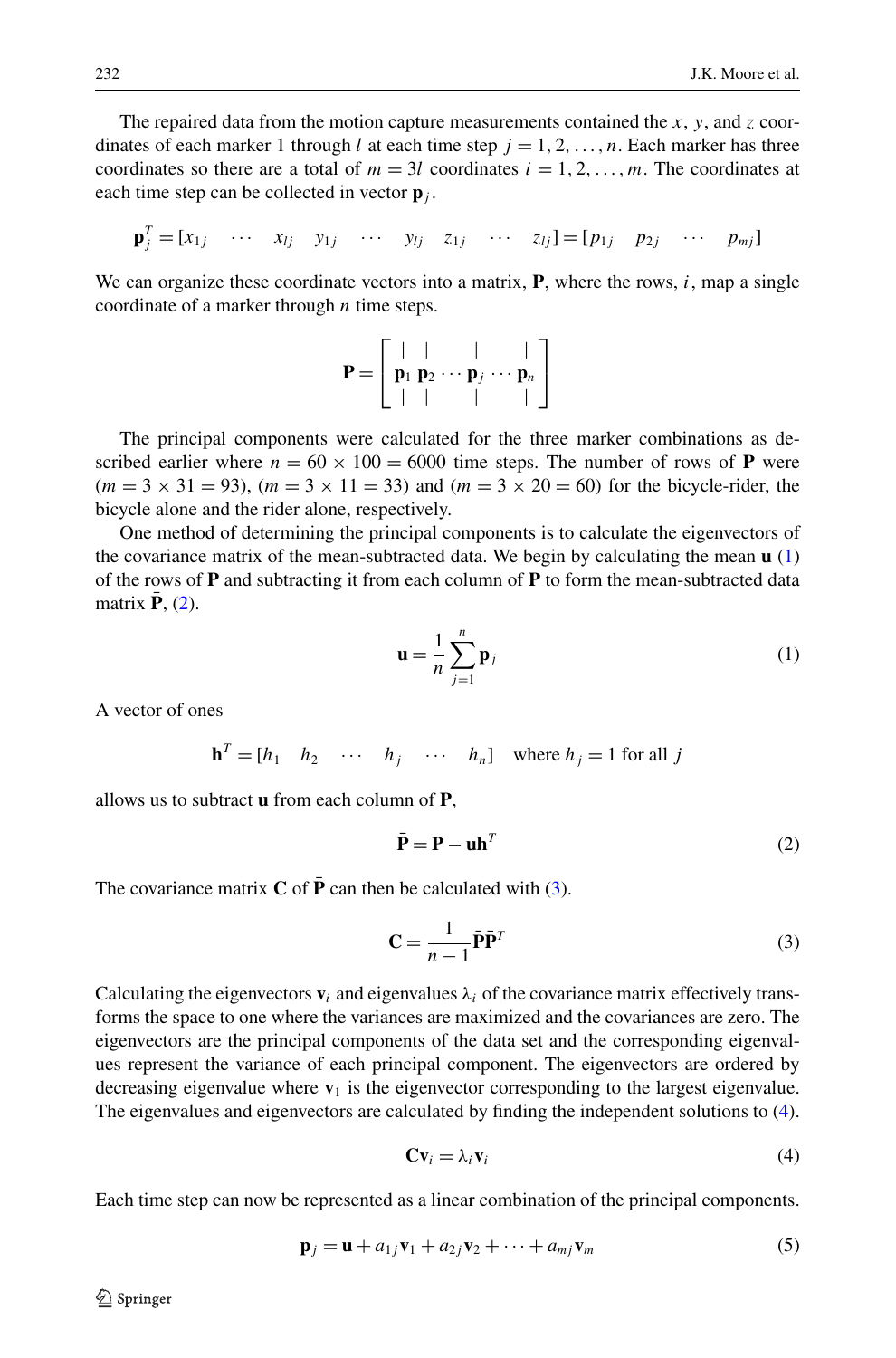The coefficients  $a_{ij}$  can be solved at each time step *j* by reformulating [\(5](#page-7-4)) and solving the system of linear equations.

$$
\mathbf{P} - \mathbf{u}\mathbf{h}^T = \begin{bmatrix} | & | & | \\ \mathbf{v}_1 & \mathbf{v}_2 & \cdots & \mathbf{v}_m \\ | & | & | & | \end{bmatrix} \begin{bmatrix} a_{11} & \cdots & a_{1n} \\ \vdots & \ddots & \vdots \\ a_{m1} & \cdots & a_{mn} \end{bmatrix} = \mathbf{V}\mathbf{A}
$$
 (6)

and

$$
\mathbf{A} = \mathbf{V}^{-1} \left( \mathbf{P} - \mathbf{u} \mathbf{h}^{T} \right). \tag{7}
$$

With the principal components  $\mathbf{v}_i$  being constant, the behavior in time is described by the coefficients  $a_{ij}$  where the discretization in time is indexed by *j*. The order of the system can be reduced by eliminating principal components that have little variance. We arbitrarily decided to examine the first  $k = 10$  principal components knowing that the first five would be based around the larger motions such as pedaling and that the remaining five may reveal some of the motions associated with control. The variance of each component,  $var(\mathbf{a}_i) = \lambda_i$ , is summed to determine the cumulative percentage of variance of the principal components, *gk* .

$$
g_k = 100 \frac{\sum_{i=1}^k \lambda_i}{\sum_{i=1}^m \lambda_i} \quad \text{where } 1 \le k \le m \tag{8}
$$

Highly correlated data will show that even when  $k \ll m$ ,  $g_k$  is close to 100%. Using 10 components  $g_{10}$  covers 100% (standard deviation,  $\sigma = 10^{-14}$ %) of the variation in the data for the bicycle, rider and bicycle-rider. The matrix **A** can then be reduced to a  $k \times n$  matrix and eigenvectors greater than  $v_k$  can be eliminated.

## 4.4 Data visualization

We developed a Graphical User Interface, GUI, in MATLAB that easily allows different trials to be compared with one another Fig. [6.](#page-9-0) The program loads in two different trials along with information on each trial. A graphical representation of the rider and bicycle are displayed in two adjacent screens and can be viewed from multiple perspectives. The animations of the runs can be played at different speeds, rewound and fast forwarded. The principal components are shown beside the corresponding animation display and combinations can be turned on and off for identification and comparison. Frequency and amplitude information for the temporal coefficients  $a_{ij}$  can also be displayed for comparison.

## **5 Results**

### 5.1 Motion identification

The reduced set of data provides two important pieces of information for the identification of motion: the principal components  $\mathbf{v}_i$  and the corresponding coefficients  $a_{ij}$ . The principal components represent linear trajectories of the markers and the coefficients show how the markers follow the trajectories with time. We began processing the data by reviewing each principal component of each trial in the GUI and noting what type of motion we saw Table [1.](#page-9-1) These descriptions were subjective because we grouped marker movement based on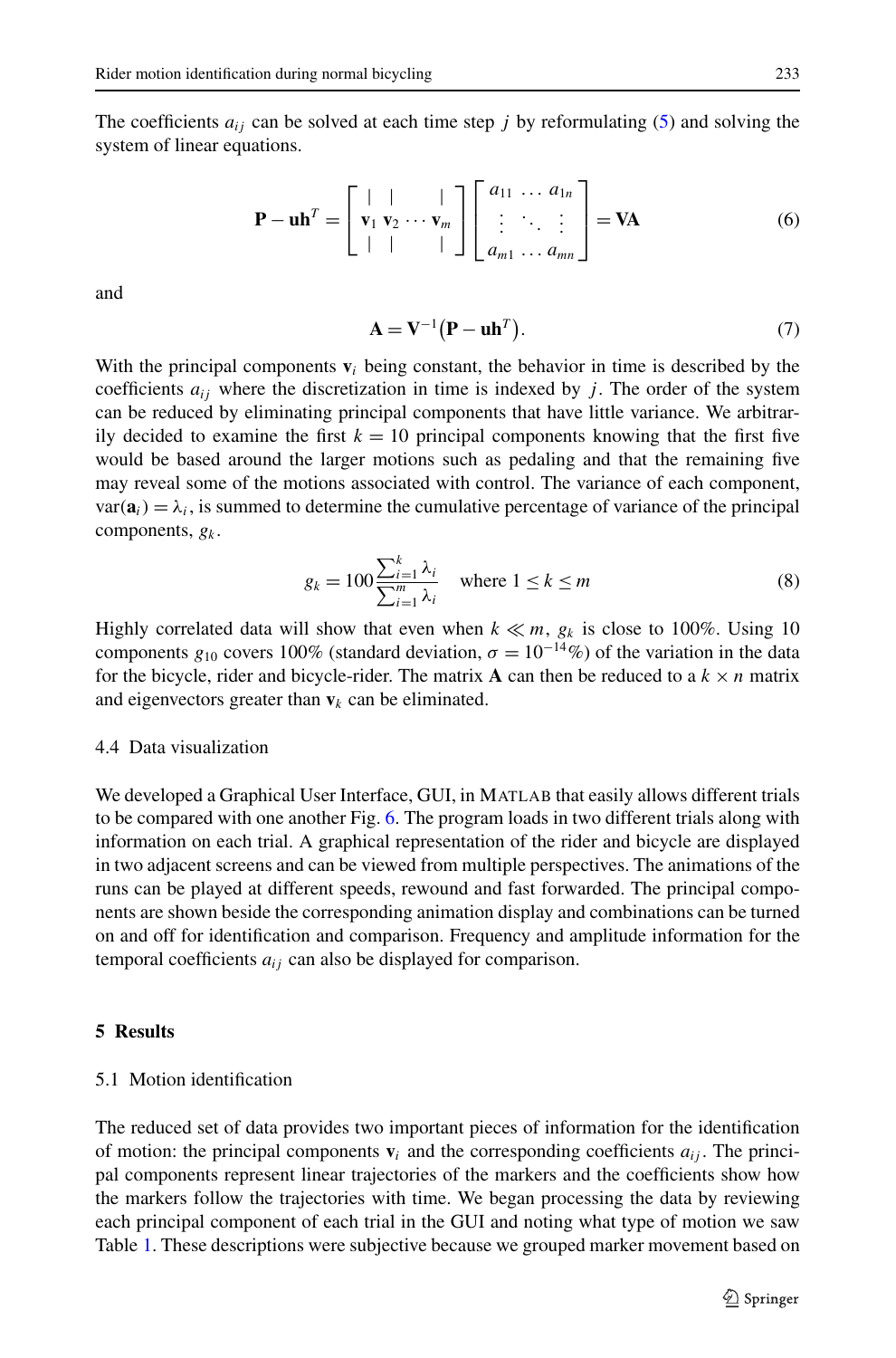

<span id="page-9-1"></span><span id="page-9-0"></span>**Fig. 6** Screen shot of the MATLAB graphical user interface (GUI) used to visualize principal components and compare between different components and trials

|  |  |  | <b>Table 1</b> Example raw trial description for the bicycle and rider during normal pedaling at 10 km/h |  |  |
|--|--|--|----------------------------------------------------------------------------------------------------------|--|--|
|--|--|--|----------------------------------------------------------------------------------------------------------|--|--|

| i                           | % Variance | Motion description                                                                               | Frequency description                                                 |
|-----------------------------|------------|--------------------------------------------------------------------------------------------------|-----------------------------------------------------------------------|
| 1                           | 45.50      | primarily longitudinal motion, some lateral                                                      | max amp $= 0.6$ m, most freq below 0.5 Hz,<br>tiny spike at 1.6 Hz    |
| $\mathcal{D}_{\mathcal{L}}$ | 29.39      | primarily lateral motion, some longitudi-<br>nal, small feet motion                              | max amp $= 0.35$ m, little spike at 0.8 Hz,<br>most freq below 0.5 Hz |
| 3                           | 15.41      | vertical pedaling, slight spine bend, hip/<br>head/shoulder sway out of phase with ped-<br>aling | $max amp = 0.27 m$ , large dominant spike<br>at $0.8$ Hz              |
| 4                           | 8.27       | horizontal pedaling, head/shoulder sway                                                          | large dominant spike at 0.8 Hz with 0.19 m<br>amp                     |
| 5                           | 0.82       | yaw, knees stay still                                                                            | max amp $= 0.04$ m at 0.33 Hz, most freq<br>below 1 Hz                |
| 6                           | 0.27       | erratic left-hand movement                                                                       | $max amp = 0.018 m$ , most freq below 2 Hz                            |
| 7                           | 0.21       | steer, left-hand movement, slight roll                                                           | most freq below 2 Hz, spike at 0.33 Hz and<br>1.58 Hz                 |
| 8                           | 0.07       | knee and head bounce                                                                             | dominant spike at 1.58 Hz                                             |
| 9                           | 0.04       | lateral knee movement, head jiggle                                                               | spikes at 1.58 Hz and 2.37 Hz, most freq<br>below 2.5 Hz              |
| 10                          | 0.02       | head and knee jiggle                                                                             | spikes at 1.58 Hz and 3.17 Hz, most freq<br>below 3.5 Hz              |
|                             |            |                                                                                                  |                                                                       |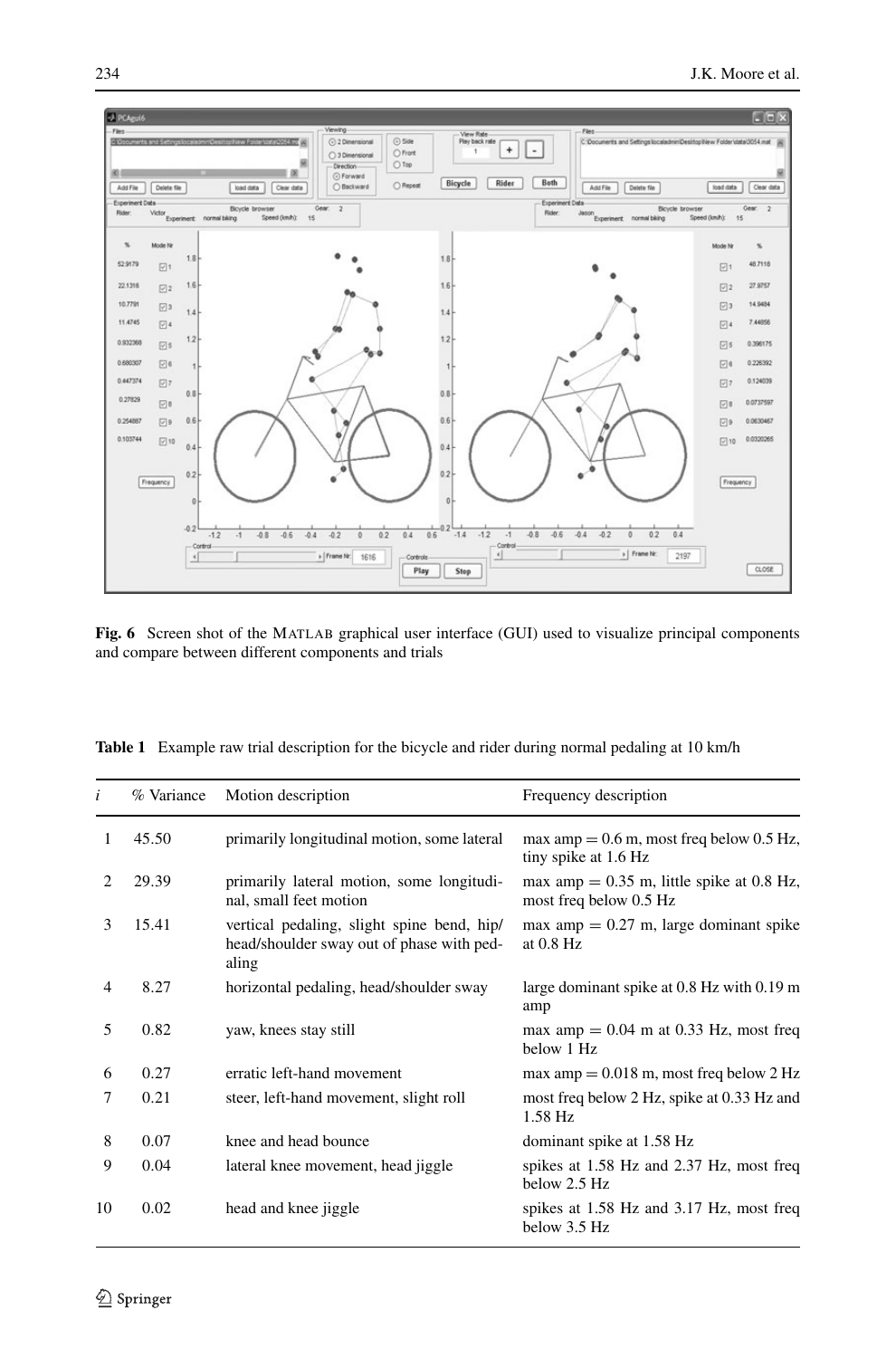<span id="page-10-1"></span><span id="page-10-0"></span>

our preconceived understanding of rider and bicycle motion. Some of the components displayed motions that were not physically possible such as the upper leg stretching in length during the knee bounce. This is possible when examining a single component but when superimposed over the rest of the components the unrealistic motions are not present. Furthermore, for each component we examined amplitude and frequency content of the associated coefficients  $a_{ij}$  as shown in Figs. [7](#page-10-0) and [8](#page-10-1) and noted the shape of the frequency spectrum and the frequencies at any distinct spikes.

Several conclusions can be drawn from examining the coefficient data. First, some of the components are linked by the frequencies of the coefficients and describe an identifiable motion. The most obvious of these is that the vertical and horizontal pedaling components make up the circular pedaling motion. Both vary periodically and have a dominant frequency which is defined by the cadence. In the example trial, Table [1](#page-9-1), the upper body motions are also linked to the pedaling. Components 8 and 9 both correspond to a frequency that is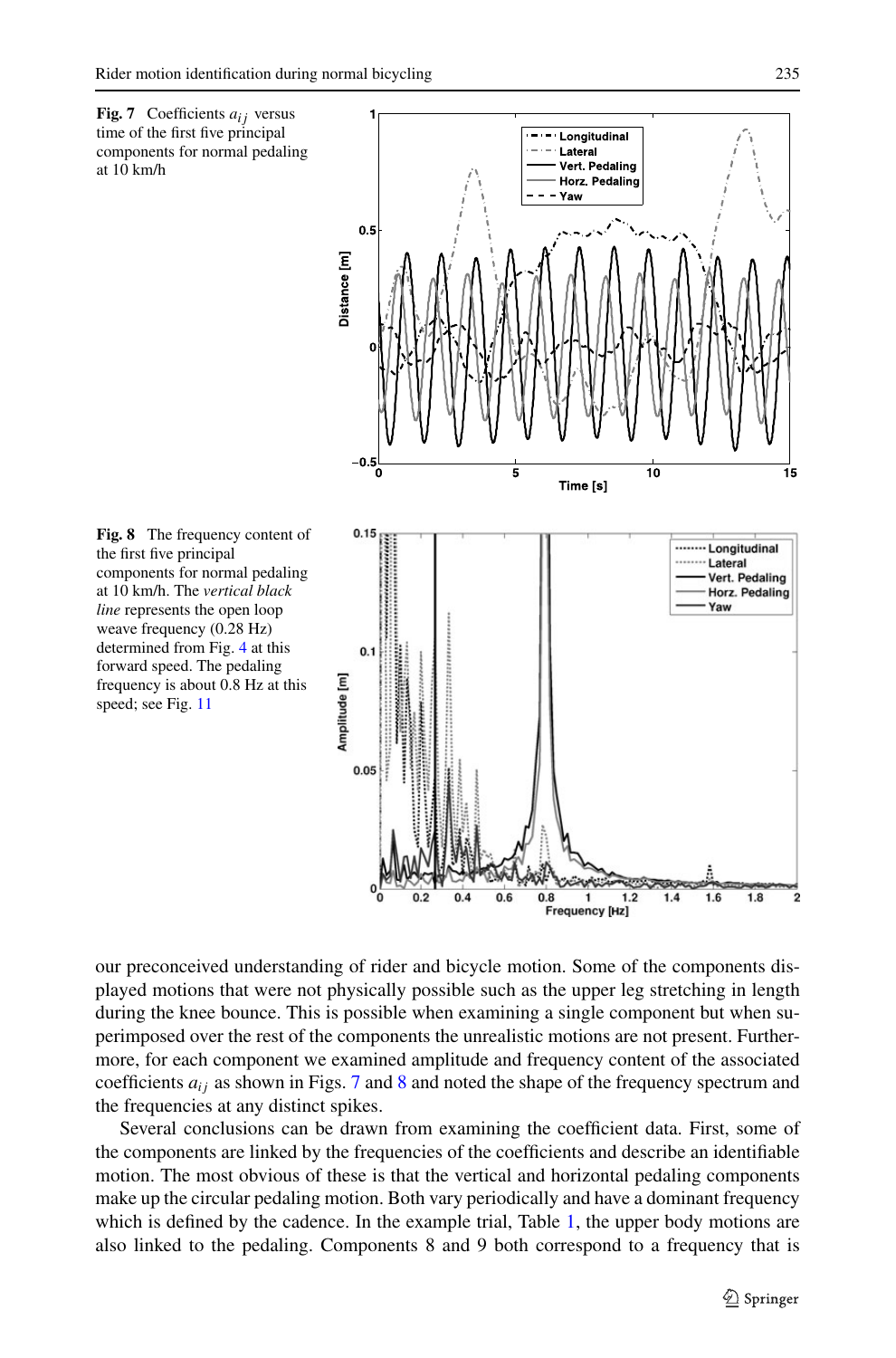twice the pedaling frequency, which may be due to the forces created during each pedal stroke. Component 6 seems to be the result of a bad marker signal. Components 5 and 7 are interesting because they display motions of the bicycle that are not dominated by the pedaling frequency and may be candidate control motions. The percentage variance of each component gives an idea of the relative amplitude of the components. The descriptions of each trial were used to compile a list of motions that contribute to the principal components. These motions, illustrated in Fig. [9](#page-11-0), are:

Drift The bicycle and rider drift longitudinally and laterally on the surface of the treadmill. The motions are typically defined by two components that are not necessarily orthogonal or aligned with the inertial coordinate system. The motion is random and at low frequencies.



<span id="page-11-0"></span>**Fig. 9** Diagrams of the common motions. (**a**) Top view of bicycle steer and roll, (**b**) bicycle yaw, (**c**) horizontal and vertical components of pedaling, (**d**) spine bend, (**e**) rider lean, (**f**) top view of rider twist, (**g**) knee bounce and (**h**) two lateral knee motions. All but pedaling (**c**) are exaggerated for clarity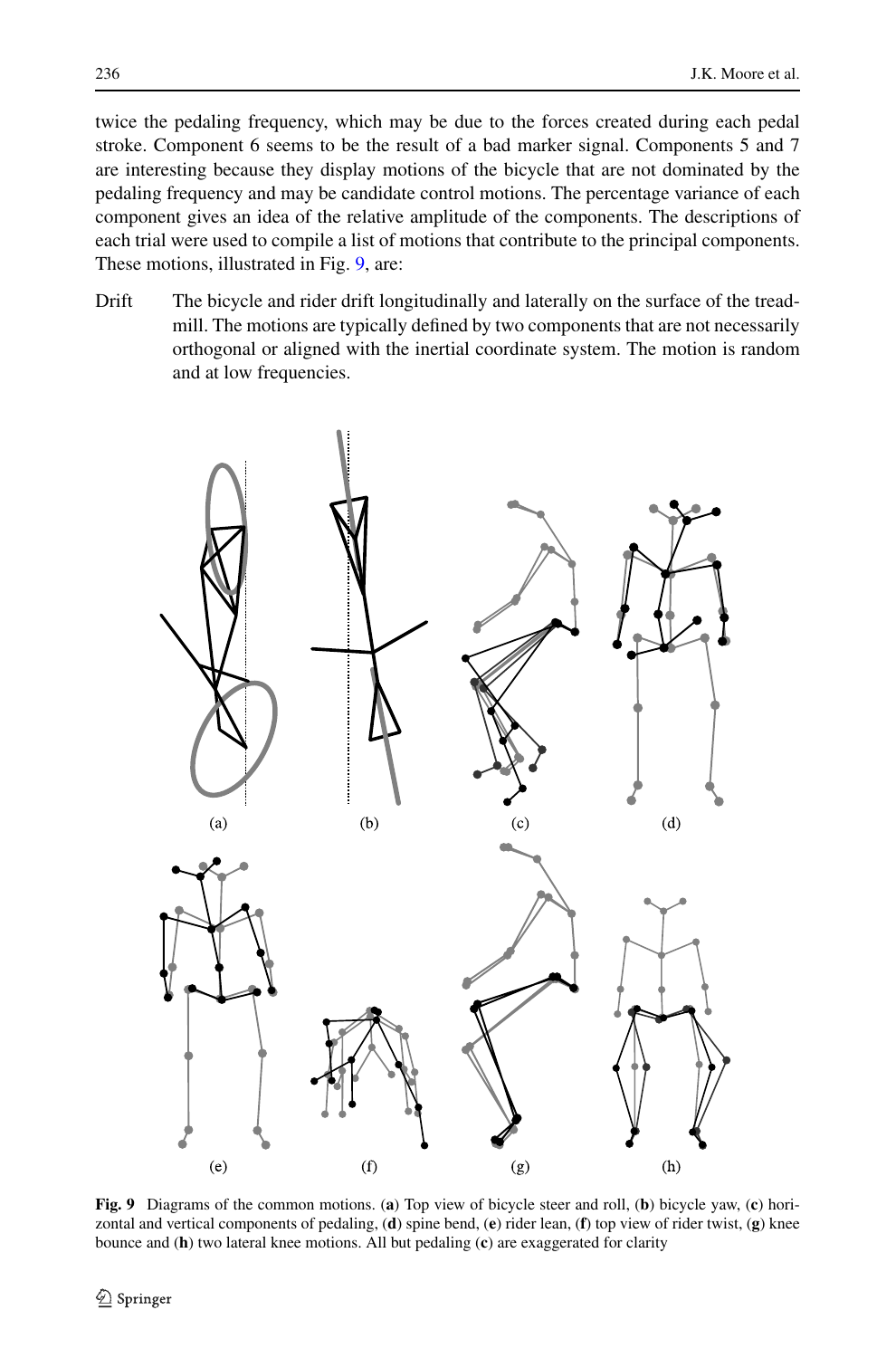- Steer Rotation of the front assembly with respect to the rear frame. The steering may appear linked to one of the pedaling components at the pedaling frequency or may be in one or more components sometimes combined with roll and/or yaw at more random frequencies, Fig. [9](#page-11-0)(a).
- Roll The bicycle and the rider roll with respect to the ground plane. Roll is typically linked with steer and/or yaw and often at the pedaling frequency, Fig. [9](#page-11-0)(a).
- Yaw The heading angle of the bicycle and rider change together with respect to the ground plane. This is typically linked with steer, roll, and/or the drift, Fig. [9](#page-11-0)(b).
- Pedaling This motion is defined by two or more components, typically a vertical and horizontal motion of the feet, that show the feet rotating around the crank axle at a distinct frequency and the legs following suit, Fig. [9\(](#page-11-0)c).
- Bend The spine bent laterally and was always connected with the vertical pedaling component, Fig. [9](#page-11-0)(d).
- Lean The upper body, shoulders and head lean laterally with respect to the rear frame and was always linked with the horizontal pedaling component, Fig. [9\(](#page-11-0)e).
- Twist The shoulders rotate about the torso axis. This was linked to components that contained steering motions, both random and at the pedaling frequency, Fig. [9\(](#page-11-0)f).
- Bounce The knee markers bounce up and down, the back straightens and the head nods at twice the pedaling frequency, Fig.  $9(g)$  $9(g)$ .
- Knees The knees move laterally relative to the bicycle frame in both opposing directions and the same direction at random low frequencies, Fig. [9\(](#page-11-0)h).
- Head Head twists and random head motions showed up often. These seemed to be due to the rider looking around randomly.

## 5.2 Motion characterization

To identify how bicycling changes with speed it would be ideal to investigate how the amplitude of each component varies with speed. However, the analysis does not return the same set of components for each run so such a comparison is typically not possible. Therefore, components were grouped into classes, where each class shows a specific physically relevant motion. The same total motion of the class can be described by one set of components in one trial and another, probably different, set of components in another trial. How the amplitudes of these classes vary among experiments can be used as a measure for how the rider and bicycle motion varies among trials.

To objectively identify which coefficients show the same type of motion and could therefore form a class, the frequency content of each of the time coefficients in a single trial was correlated to that of each of the other components in that trial. Next, a minimum correlation value was set to determine which coefficients were correlated to each other. When the minimum was set at 0.9 only the coefficients making up the pedaling motion could be considered correlated. On the other hand, when a minimum level of 0.7 was used practically every coefficient was correlated to each other. The only exception was the coefficient that displayed the bounce. Its maximum correlation with another coefficient was no higher than 0.4 for any of the tested speeds. The 0.8 level gave a number of distinct classes of components, and thus this level was used to identify which coefficients were connected. Finally, the correlated coefficients were viewed simultaneously in the GUI enabling the determination of the motion class.

The correlated coefficients were used to form six different classes of motions, Table [2](#page-13-0), each made up of combinations of the previously described motions in Fig. [9](#page-11-0).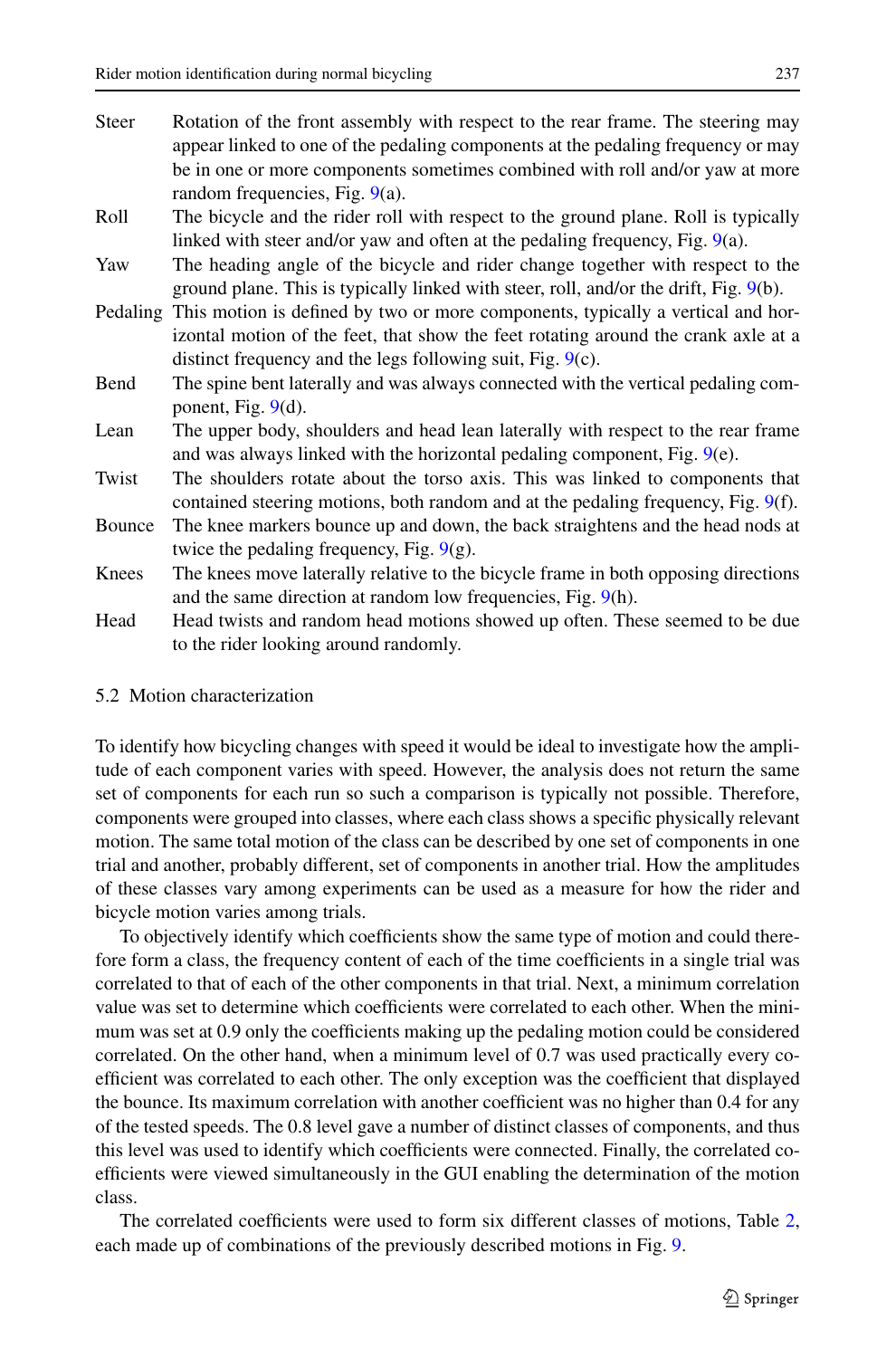<span id="page-13-0"></span>

|         | <b>Table 2</b> The six primary motion |                |                                                            |  |
|---------|---------------------------------------|----------------|------------------------------------------------------------|--|
| classes |                                       | Class name     | Class description                                          |  |
|         |                                       | Drift          | Drift                                                      |  |
|         |                                       | Pedaling       | Pedaling $9(c)$ , Bend $9(d)$ , Lean $9(e)$ , Twist $9(f)$ |  |
|         |                                       | Steer-Yaw-Roll | Steer and Roll $9(a)$ , Yaw $9(b)$                         |  |
|         |                                       | Bounce         | Bounce $9(g)$                                              |  |
|         |                                       | Knees          | Knees $9(h)$                                               |  |

Other Head and components that showed noise of some sort

<span id="page-13-1"></span>

In most cases, the correlated coefficients described a single class. However, sometimes, this was not the case and the coefficients were used to describe more than one class. An example is that at low speed the components containing the drift motions also contained large steer, yaw, and roll motions. Therefore, the motions were placed in both the Drift and the Steer-Yaw-Roll classes.

Since the rider was not instructed to hold a specific location on the treadmill the Drift class, which was usually the class with the largest amplitude, was not used in further analysis of the motion and neither was the 'Other' class. For each of the remaining classes, the percentages of variance of the remaining components were recalculated without the components placed in the Drift and the Other classes.

We also calculated various configuration variables from the bicycle marker locations (see [Appendix](#page-17-0)) independent of the PCA perspective for more specific motion characterizations. This allowed us to investigate the bicycle's configuration variable time histories and frequency content explicitly.

5.3 Characterization of motions during normal pedaling

Figure [10](#page-13-1) shows how the relative percent variance of the four classes: Pedaling, Steer-Yaw-Roll, Bounce and Knees varies with speed for Rider 3 on the Batavus Browser bicycle. The percentage is the average of two runs at speeds 5 km/h and above. From the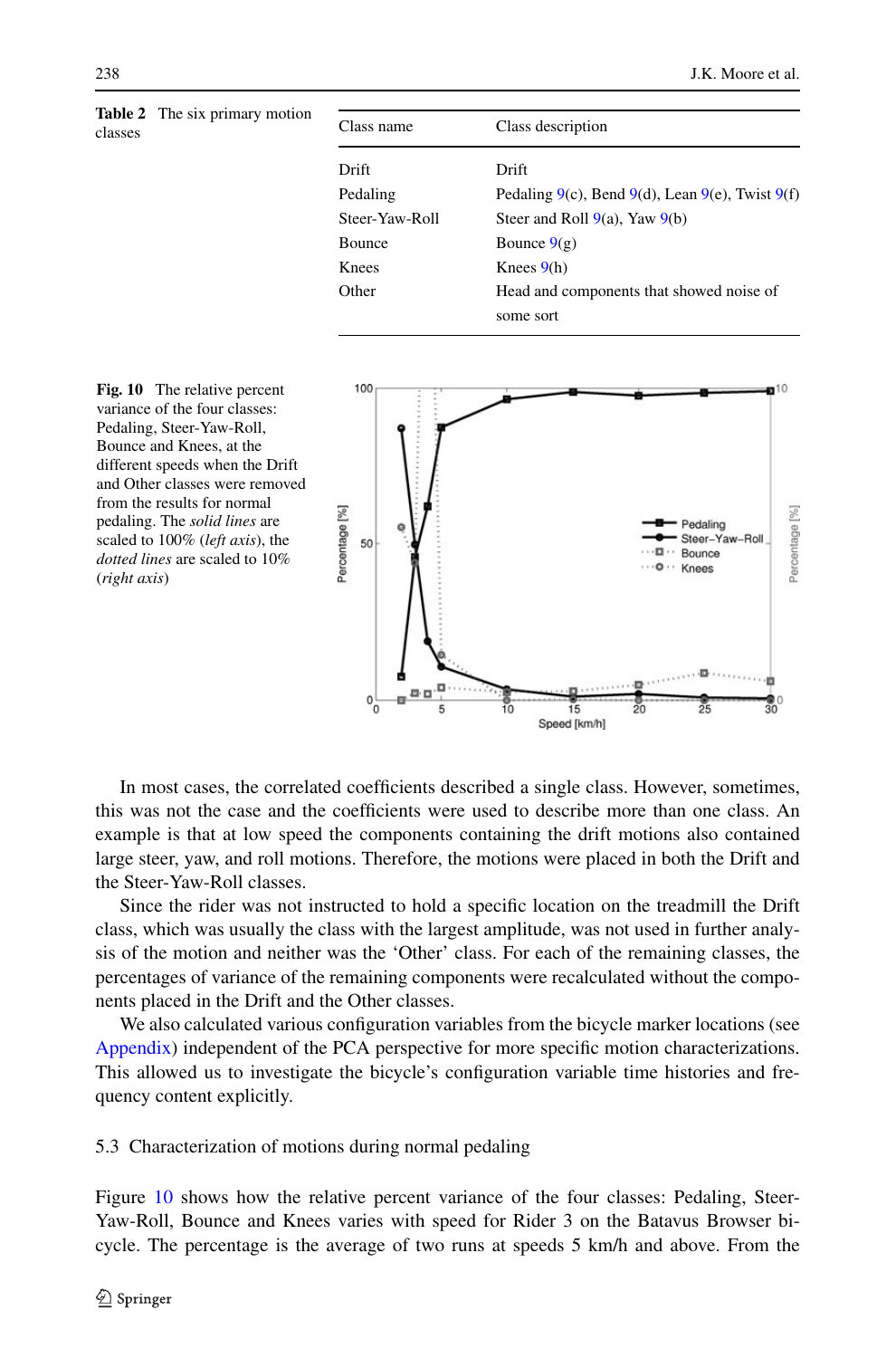

<span id="page-14-0"></span>**Fig. 11** Steer angle amplitude plot for the nine different speeds for normal pedaling experiment. *Solid vertical line* indicates the pedaling frequency. *Dashed vertical gray line* indicates the bicycle-rigid rider open loop weave eigenfrequency from Fig. [4](#page-5-0)

graph, it is clear that at 10 km/h and higher speeds practically all the motion that is taking place is the pedaling motion class. Below 10 km/h, the Steer-Yaw-Roll class becomes increasingly active and the relative percentage of the motion taking place in the pedaling class drops. Also, at speeds below 10 km/h, the lateral knee motion (Knees) class percentage increases with decreasing speed. The increase is not as significant as that of the Steer-Yaw-Roll class (increase to roughly 5% at 2 km/h), but it is certainly visible. The spike at 4 km/h can be attributed to the fact that the classes may contain higher variance motions because the classification method is based on principal components that are not necessarily consistent between runs. The Bounce roughly remains constant at all speeds.

The steer angle amplitude-frequency plot for each of the speeds calculated from the bi-cycle rigid body motions is given in Fig. [11.](#page-14-0) It clearly shows that the steering actions take place at or around the pedaling frequency for high and low speeds, respectively. It also shows that the amplitude of the steering angle increases by 5000% when the speed decreases from 30 km/h to 2 km/h. Figure [11](#page-14-0) also shows the open loop, rigid rider, weave eigenfrequency for each speed obtained from Fig. [4](#page-5-0). Apparently the open loop eigenfrequency is not a frequency at which the bicycle-rider operates.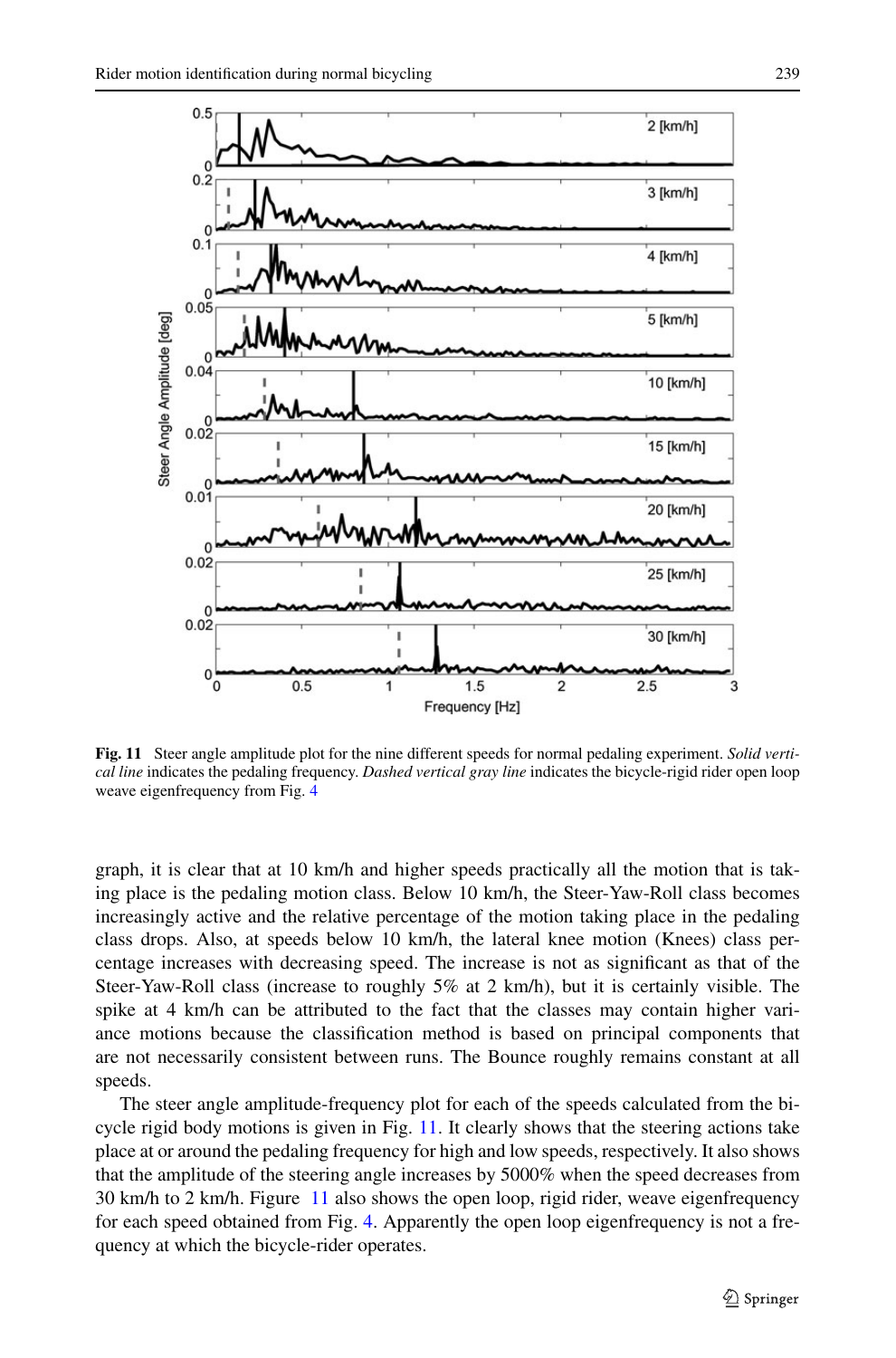<span id="page-15-0"></span>

5.4 Characterization of motions without pedaling

During normal pedaling, all motions, including the control tasks, are dominated by the pedaling motions. Therefore we also looked at the motions of bicycle-rider system without the influence of pedaling. Figure [12](#page-15-0) shows how the percent variance of Steer-Yaw-Roll, Bounce and Knees varies with speed for Rider 3 on the Batavus Browser bicycle without pedaling. Since the bicycle is towed and the riders feet remain in the same, constant, position relative to bicycle, there is no pedaling class present in analysis. Furthermore, no bend, lean or twist motions with high variance were detected during the experiments. It is clear that at all speeds most motion takes place in the Steer-Yaw-Roll class. Also interesting is that, unlike in the normal pedaling situation, the Knee motion percentage does not increase at low speeds. This may mean that the lateral knee motion is connected to pedaling in some way. Like for the pedaling case, the Bounce and Knee classes may contain different principal components and a statistical approach to evaluate the percent variance of the classes would provide clearer results. Also note that as the bicycle becomes self stable above 16 km/h the total variance is tiny and thus any sort of random knee motion can be a relatively large motion.

Figure [13](#page-16-0) shows the bicycle rigid body steer angle frequency-amplitude plot for different speeds. Compared to normal pedaling, the amplitudes are about half the size at the low speeds and one tenth the size at high speeds, indicating that smaller steering angles were made. The frequency content now also shows a much wider, flatter spectrum compared to normal pedaling. At 10 and 15 km/h, the frequency with the largest amplitude is near the open loop weave eigenfrequency. However, at the other speeds, this is not the case, once again indicating that the rigid body open loop weave eigenfrequency is not the frequency at which the bicycle is controlled.

#### **6 Conclusions**

The view provided by principal component analysis into bicycle-rider interaction, biomechanics and control has led us to several conclusions. During normal bicycling there are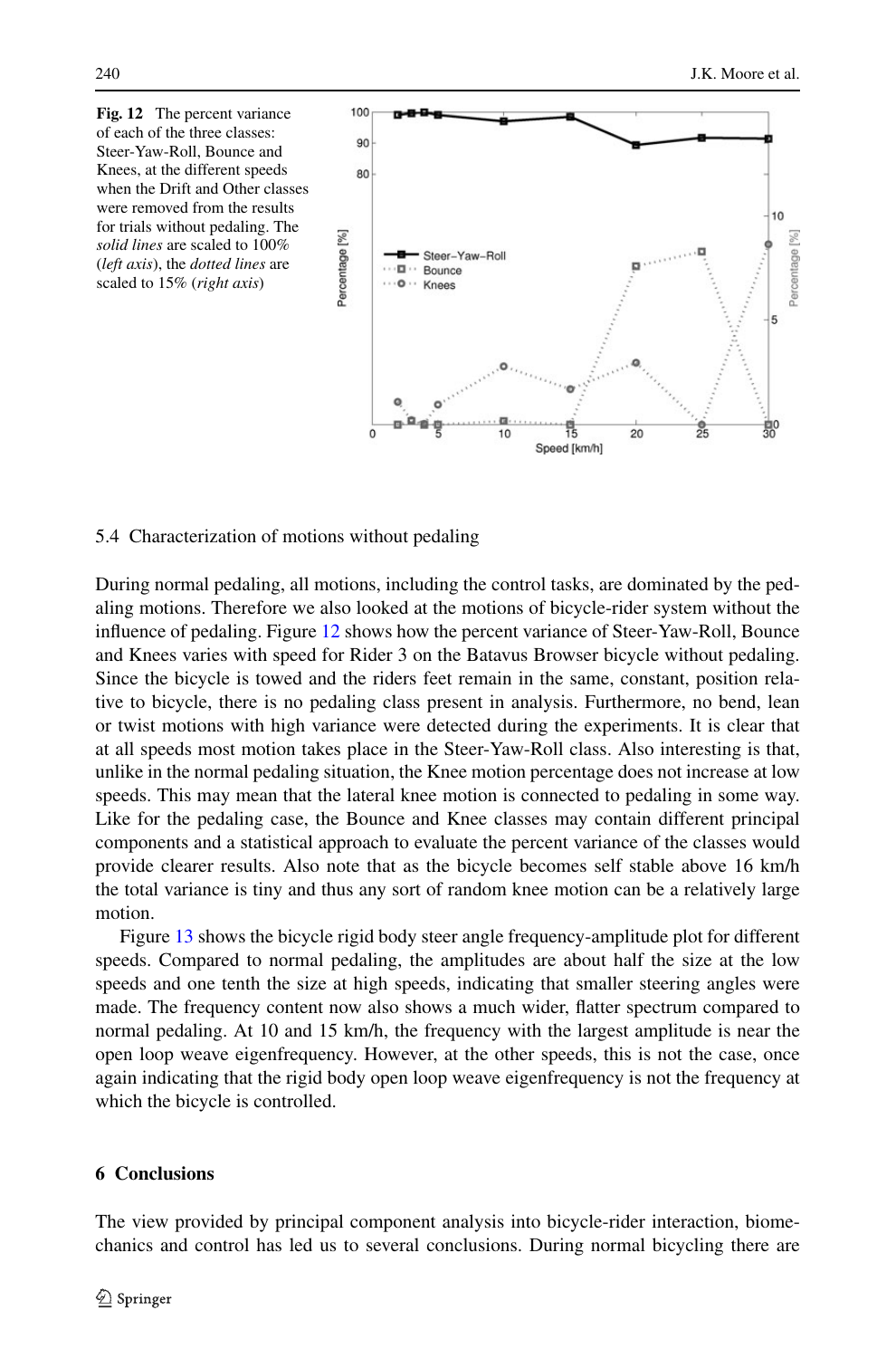

<span id="page-16-0"></span>**Fig. 13** Steer angle amplitude plot for the nine different speeds for the tasks without pedaling. *Dashed vertical grey line* indicates the bicycle-rigid rider open loop weave eigenfrequency obtained from Fig. [4](#page-5-0)

several dominant upper body motions: lean, bend, twist and bounce, all of which seem to be linked to the pedaling motion. This is important for understanding which inputs are related to fundamental balance control and which are reactions to pedaling. We hypothesize that lateral control is mainly accomplished by steering since only upper body motion was observed at the pedaling frequency. If upper body motions are used for control then this control is carried out at the pedaling frequency. Considering variations of motion with respect to speed, we observed that there is a great deal of steering at low speeds but this decreases in magnitude as speed increases. This is generally true for all motions and shows that the bicycle-rider system becomes more stable at higher speeds with few detectable control actions. At low speeds additional lateral knee motions are observed which are probably more effective at augmenting steering control for lateral balance than upper body motions.

The bicycle model predicts that the weave mode is stable above about 16 km/h. Intuition might possibly lead one to believe, if the weave mode is already stable, that the weave frequency might be relatively undisturbed by rider control actions and therefore present in the closed loop dynamics. However, we found no evidence of a distinct weave frequency in the steer angle time histories of any run. In fact, the only distinct frequency that sometimes appeared was the pedaling frequency.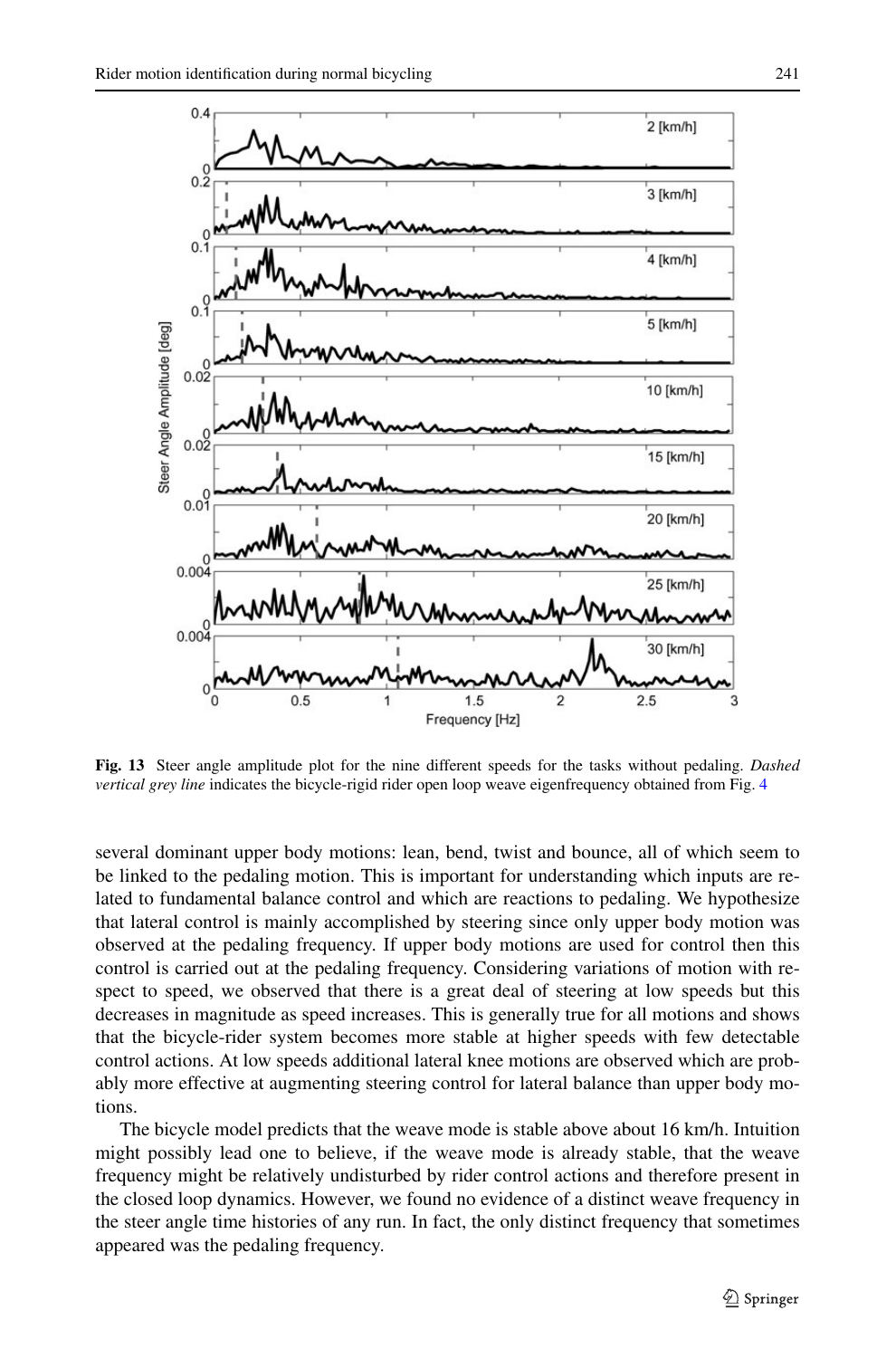Principal component analysis provided a unique view into the control actions of a rider on a bicycle, but limitations in data reduction and motion grouping leave room for more objective statistical views into the motion of the bicycle-rider system.

**Acknowledgements** We would like to thank Knoek van Soest and Richard Casius of the Faculty of Human Movement Sciences at the Vrije Universiteit, Amsterdam, for their cooperation and use of their equipment for the experiments and for Richard's expertise and help in operating the motion capture system and data processing. Also, we thank Victor Ahlm for a tireless day of bicycling and the Dutch bicycle manufacturer, Batavus, for supplying the bicycles.

<span id="page-17-0"></span>**Open Access** This article is distributed under the terms of the Creative Commons Attribution Noncommercial License which permits any noncommercial use, distribution, and reproduction in any medium, provided the original author(s) and source are credited.

#### **Appendix: Inertial frames and configuration variables**

The transformation from marker coordinates to rigid body inertial frames and configura-tion variables shown in Fig. [5](#page-6-1) is described here. A reference frame,  $N$ , with origin  $n<sub>o</sub>$  corresponding with the benchmark bicycle  $[1]$  $[1]$  is defined with respect to the Optotrak reference frame, **M**, ([9](#page-17-1)).

<span id="page-17-2"></span><span id="page-17-1"></span>
$$
\mathbf{N} = \begin{bmatrix} \hat{\mathbf{n}}_1 \\ \hat{\mathbf{n}}_2 \\ \hat{\mathbf{n}}_3 \end{bmatrix} = \begin{bmatrix} 1 & 0 & 0 \\ 0 & -1 & 0 \\ 0 & 0 & -1 \end{bmatrix} \begin{bmatrix} \hat{\mathbf{m}}_1 \\ \hat{\mathbf{m}}_2 \\ \hat{\mathbf{m}}_3 \end{bmatrix}
$$
(9)

Thirty-one marker locations were recorded and the vector to each is defined as  $\mathbf{r}^{m_k/n_o}$  where  $k = 1, 2, \ldots, l$  for the original markers and  $k = l + 1, \ldots$  for any additional virtual markers. To calculate the reference frame attached to the rear bicycle we formed a frame center plane from the seat post marker,  $m_{26}$ , and two new additional virtual markers at the center of the rear wheel,  $m_{36}$ , and the center of the head tube,  $m_{33}$ . For example, the center of the rear wheel was calculated by  $(10)$  where  $m_{25}$  and  $m_{31}$  are the left and right rear wheel markers.

$$
\mathbf{r}^{m_{36}/n_o} = (\mathbf{r}^{m_{25}/n_o} + \mathbf{r}^{m_{31}/n_o})/2
$$
 (10)

The normal vector to the plane through the rear wheel center, seat post, and the head tube center is

<span id="page-17-3"></span>
$$
\hat{\mathbf{b}}_2 = \frac{\mathbf{r}^{m_{36}/m_{26}} \times \mathbf{r}^{m_{33}/m_{26}}}{|\mathbf{r}^{m_{36}/m_{26}} \times \mathbf{r}^{m_{33}/m_{26}}|} \tag{11}
$$

The heading vector of the rear frame is then  $\hat{\mathbf{b}}_1 = \hat{\mathbf{b}}_2 \times \hat{\mathbf{n}}_3$  and  $\hat{\mathbf{b}}_3 = \hat{\mathbf{b}}_1 \times \hat{\mathbf{b}}_2$  follows. These unit vectors define a reference frame that leans and yaws with the rear frame. We assumed that the rear frame pitch is negligible. The marker locations of the rider can now be expressed relative to the bicycle's inertial frame with reference to a point on the bicycle frame *m*36. Equation ([12](#page-17-3)) shows that the vector from any marker on the rider relative to  $m_{36}$  can be expressed in the bicycle reference frame, **B**, rather than the inertial frame, **N**. This formulation was used in the PCA of the rider-only markers to look specifically at rider motion relative to the bicycle. The subscripts, **N** and **B**, in ([12](#page-17-3)) signify which reference frame the position vectors are expressed in.

$$
\mathbf{r}_{\mathbf{B}}^{m_k/m_{36}} = (\mathbf{r}_{\mathbf{N}}^{m_k/m_{36}} \cdot \hat{\mathbf{b}}_1) \hat{\mathbf{b}}_1 + (\mathbf{r}_{\mathbf{N}}^{m_k/m_{36}} \cdot \hat{\mathbf{b}}_2) \hat{\mathbf{b}}_2 + (\mathbf{r}_{\mathbf{N}}^{m_k/m_{36}} \cdot \hat{\mathbf{b}}_3) \hat{\mathbf{b}}_3
$$
(12)

 $\mathcal{D}$  Springer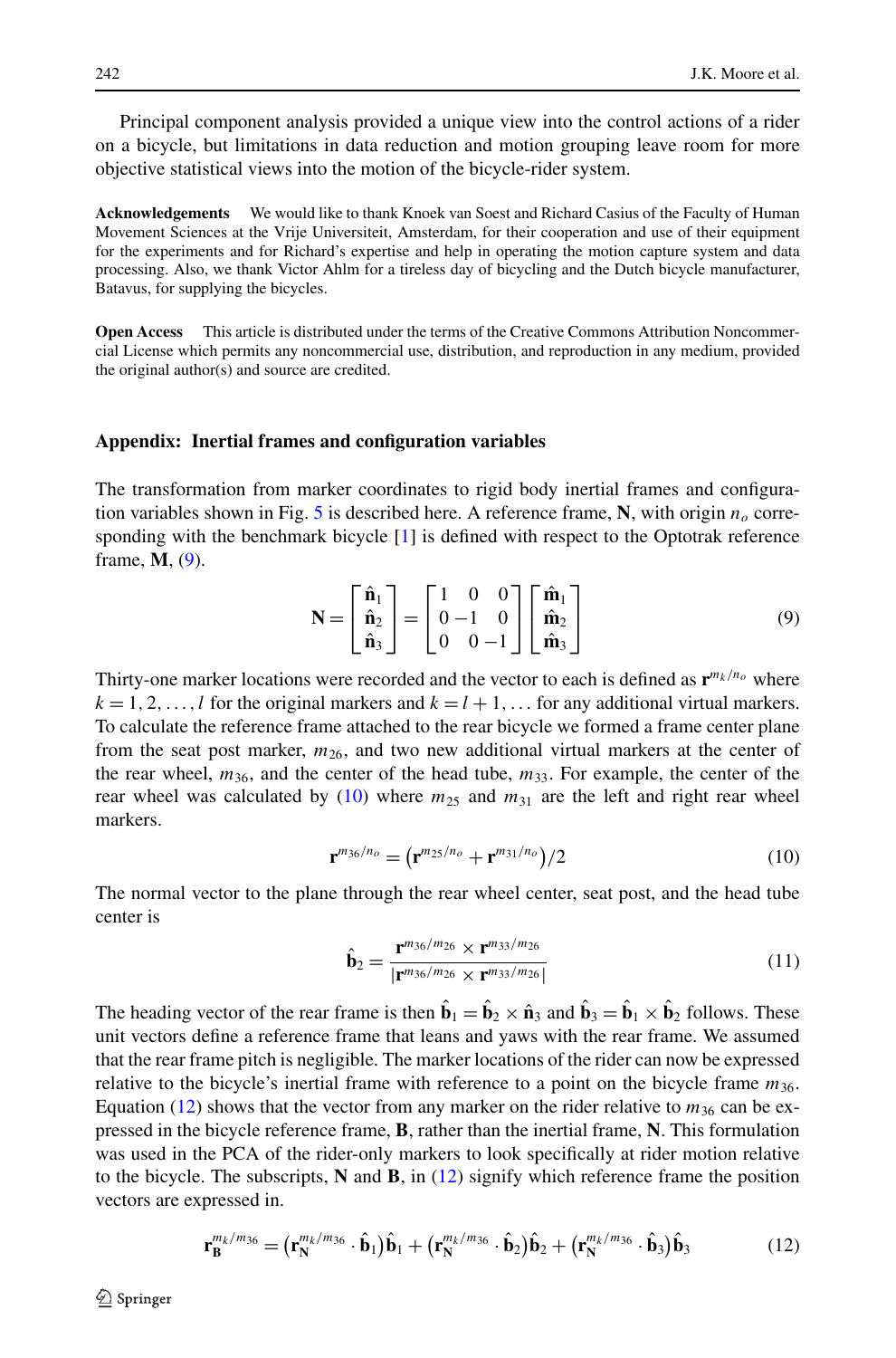A reference frame **D** that is aligned with the steering axis of the rear frame can be formulated by rotation about the  $\mathbf{b}_2$  axis through the steer axis angle  $\lambda$ , which is measured for each bicycle [\[9\]](#page-19-4).

$$
\mathbf{D} = \begin{bmatrix} \hat{\mathbf{d}}_1 \\ \hat{\mathbf{d}}_2 \\ \hat{\mathbf{d}}_3 \end{bmatrix} = \begin{bmatrix} \cos \lambda & 0 & -\sin \lambda \\ 0 & 1 & 0 \\ \sin \lambda & 0 & \cos \lambda \end{bmatrix} \begin{bmatrix} \hat{\mathbf{b}}_1 \\ \hat{\mathbf{b}}_2 \\ \hat{\mathbf{b}}_3 \end{bmatrix} \tag{13}
$$

The handlebar/fork inertial frame **E** is then calculated by defining  $\hat{\mathbf{e}}_2$  to be aligned with the front wheel axle ([14](#page-18-3)).

<span id="page-18-5"></span><span id="page-18-4"></span><span id="page-18-3"></span>
$$
\hat{\mathbf{e}}_2 = \frac{\mathbf{r}^{m_{21}/n_o} - \mathbf{r}^{m_{27}/n_o}}{|\mathbf{r}^{m_{21}/n_o} - \mathbf{r}^{m_{27}/n_o}|}\tag{14}
$$

The handlebar/fork frame rotates around  $\hat{\mathbf{d}}_3 = \hat{\mathbf{e}}_3$  and then  $\hat{\mathbf{e}}_1 = \hat{\mathbf{e}}_3 \times \hat{\mathbf{e}}_2$ . Equation [\(15](#page-18-4)) gives the instantaneous rear wheel radius which is used to formulate the vector to the rear wheel contact point  $(16)$  $(16)$ .

$$
r_{\mathbf{R}} = -\frac{\mathbf{r}^{m_{36}/n_{o}} \cdot \hat{\mathbf{n}}_{3}}{\hat{\mathbf{b}}_{3} \cdot \hat{\mathbf{n}}_{3}}
$$
(15)

$$
\mathbf{r}^{m_{39}/n_o} = \mathbf{r}^{m_{36}/n_o} + r_{\mathbf{R}} \hat{\mathbf{b}}_3 \tag{16}
$$

This now allows us to calculate six of the eight configuration variables of the bicycle as a function of time  $(q_5 \text{ and } q_8 \text{ are the rear and front wheel rotations, respectively).$ 

Distance to the ground contact point: 
$$
q_1 = \mathbf{r}^{m_{39}/n_o} \cdot \hat{\mathbf{n}}_1,
$$
 (17)

Distance to the ground contact point: 
$$
q_2 = \mathbf{r}^{m_{39}/n_o} \cdot \hat{\mathbf{n}}_2
$$
, (18)

$$
\text{Yaw angle: } q_3 = \arccos(\hat{\mathbf{b}}_1 \cdot \hat{\mathbf{n}}_1),\tag{19}
$$

Roll angle: 
$$
q_4 = \arccos(\hat{\mathbf{b}}_3 \cdot \hat{\mathbf{n}}_3)
$$
, (20)

$$
Pitch angle: q_6 = 0,
$$
\n(21)

$$
\text{Steer angle: } q_7 = \arccos(\hat{\mathbf{d}}_1 \cdot \hat{\mathbf{e}}_1),\tag{22}
$$

# <span id="page-18-2"></span><span id="page-18-1"></span><span id="page-18-0"></span>**References**

- 1. Meijaard, J.P., Papadopoulos, J.M., Ruina, A., Schwab, A.L.: Linearized dynamics equations for the balance and steer of a bicycle: a benchmark and review. Proc. R. Soc., A Math. Phys. Eng. Sci. **463**(2084), 1955–1982 (2007)
- 2. Kooijman, J.D.G., Schwab, A.L., Meijaard, J.P.: Experimental validation of a model of an uncontrolled bicycle. Multibody Syst. Dyn. **19**, 115–132 (2008)
- 3. Peterson, D.L., Hubbard, M.: Yaw rate and velocity tracking control of a hands-free bicycle. In: International Mechanical Engineering Congress and Exposition, Boston, Oct. 2008. ASME, New York (2008)